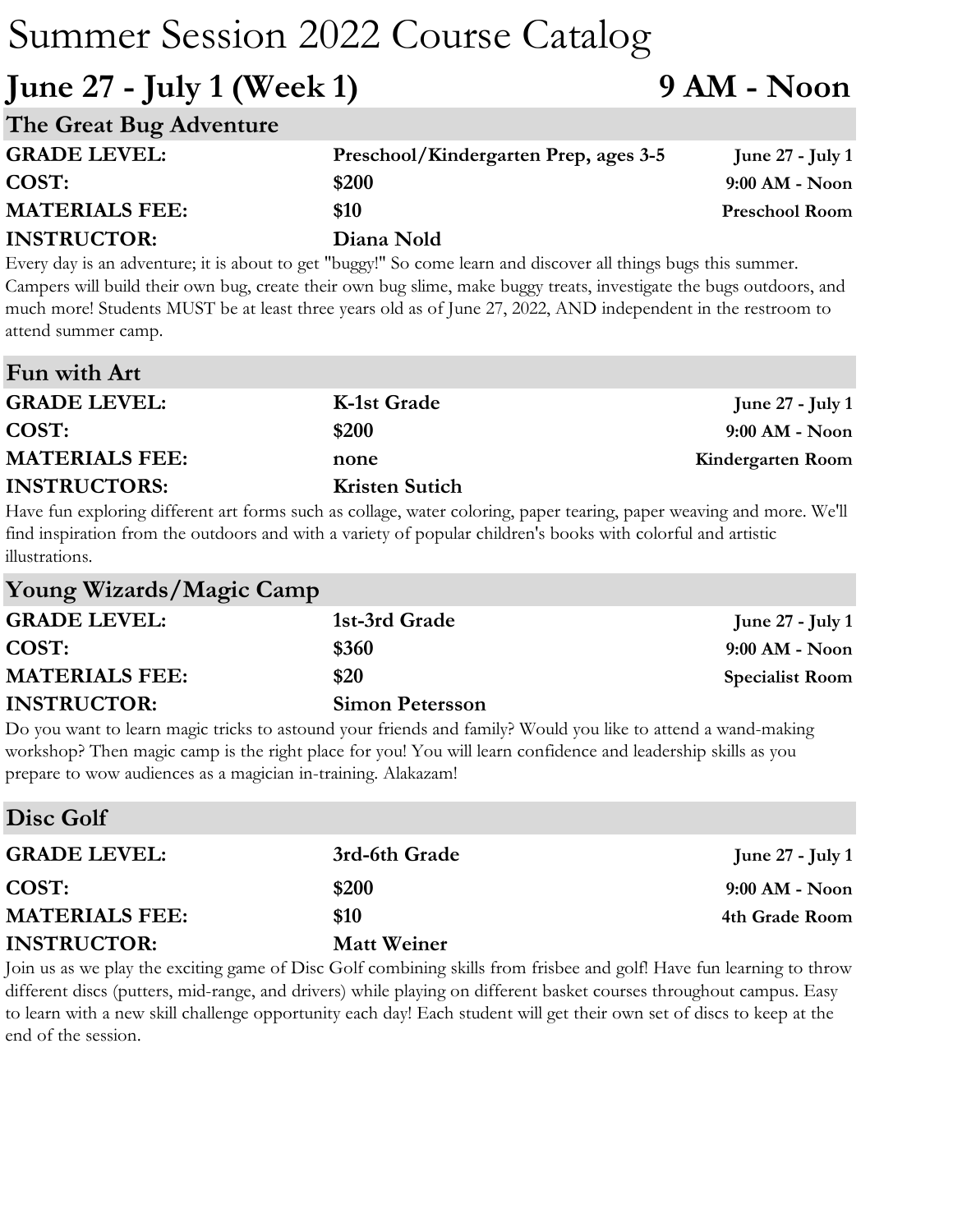| <b>Beginners Chess Club</b> |                    |                         |
|-----------------------------|--------------------|-------------------------|
| <b>GRADE LEVEL:</b>         | 4th-6th Grade      | <b>June 27 - July 1</b> |
| COST:                       | \$200              | $9:00$ AM - Noon        |
| <b>MATERIALS FEE:</b>       | none               | 5th Grade Room          |
| <b>INSTRUCTOR:</b>          | <b>Julie Meyer</b> |                         |
|                             | 1. 1. 1            | $111$ 1 1 $1$ 1 1       |

This class is designed for any new or beginning students who would love to learn how to play the game of chess. Through structured lessons, students will first learn the history and rules of the game. We will explore gameboard set-up, proper movement of pieces, basic tactics, and some special moves. Through continued learning and game play, students will also work to improve their concentration, learn how to think strategically, and study how to evaluate alternatives. Come join the fun!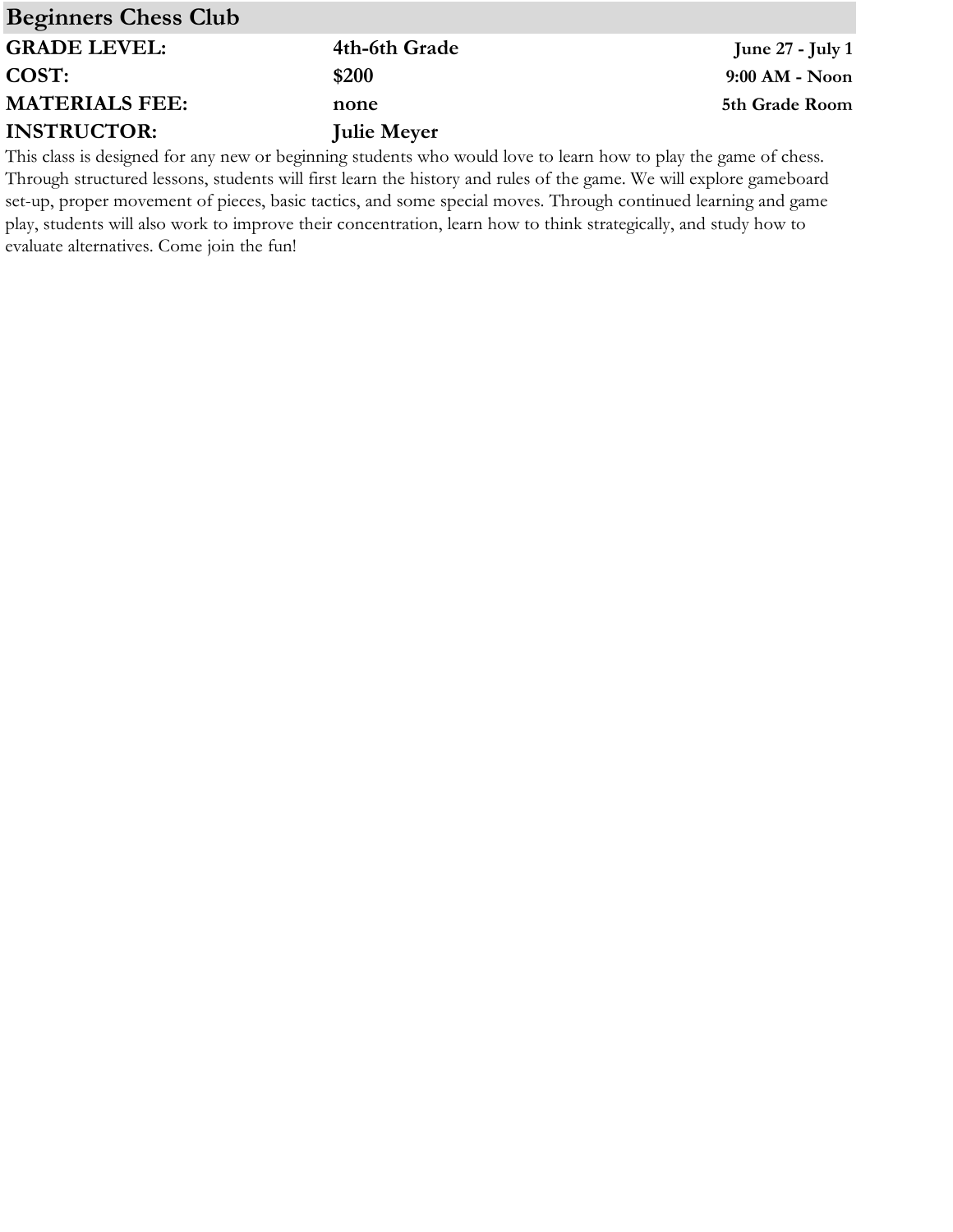**June 27 - July 1 (Week 1) 12:30 - 3:30 PM**

| Let's Go Camping!     |                                       |                       |
|-----------------------|---------------------------------------|-----------------------|
| <b>GRADE LEVEL:</b>   | Preschool/Kindergarten Prep, ages 3-5 | June $27$ - July 1    |
| COST:                 | \$200                                 | $12:30 - 3:30$ PM     |
| <b>MATERIALS FEE:</b> | \$15                                  | <b>Preschool Room</b> |
| <b>INSTRUCTOR:</b>    | Diana Nold                            |                       |

Let's take a camping trip deep in the woods this week! Learning about forest animals, going on outdoor scavenger hunts, and creating nature art is on the agenda. Experience some of nature and the great outdoors as we "camp out" together!

| <b>Math Games</b>     |                       |                         |
|-----------------------|-----------------------|-------------------------|
| <b>GRADE LEVEL:</b>   | K-1st Grade           | <b>June 27 - July 1</b> |
| COST:                 | \$200                 | 12:30 - 3:30 PM         |
| <b>MATERIALS FEE:</b> | none                  | Kindergarten Room       |
| <b>INSTRUCTOR:</b>    | <b>Kristen Sutich</b> |                         |
|                       |                       |                         |

Math is all around us and is fun! Campers will experience a variety of different math games such as dominos, roll and record, double compare, puzzles, and much more. Campers will use their counting, number recognition, comparing, adding, subtracting and problems solving skills along with identifying different shapes and patterns. We'll even see if we can identify some patterns and shapes on our beautiful outdoor campus.

| Wizards/Magic Camp    |                        |                           |
|-----------------------|------------------------|---------------------------|
| <b>GRADE LEVEL:</b>   | 2nd-6th Grade          | June $27$ - July 1        |
| COST:                 | \$200                  | $12:30 - 3:30 \text{ PM}$ |
| <b>MATERIALS FEE:</b> | \$20                   | <b>Specialist Room</b>    |
| <b>INSTRUCTOR:</b>    | <b>Simon Petersson</b> |                           |

Do you want to learn magic tricks to astound your friends and family? Would you like to attend a wand-making workshop? Then magic camp is the right place for you! You will learn confidence and leadership skills as you prepare to wow audiences as a magician in-training. Alakazam!

| <b>Poetry Workshop</b> |                    |                           |
|------------------------|--------------------|---------------------------|
| <b>GRADE LEVEL:</b>    | 4th-6th Grade      | June $27$ - July 1        |
| COST:                  | \$200              | $12:30 - 3:30 \text{ PM}$ |
| <b>MATERIALS FEE:</b>  | \$10               | 5th Grade Room            |
| <b>INSTRUCTOR:</b>     | <b>Julie Meyer</b> |                           |

Come stretch your creative writing skills as we study and write over 10 different types of poems. We will explore figurative language, rhyming, free verse, study different types of published poems, and write many of our own. Some of the poems that we will study include limericks, cinquains, quatrains, diamante, and haikus. Included in the workshop is your very own journal, where you can record all of your poems!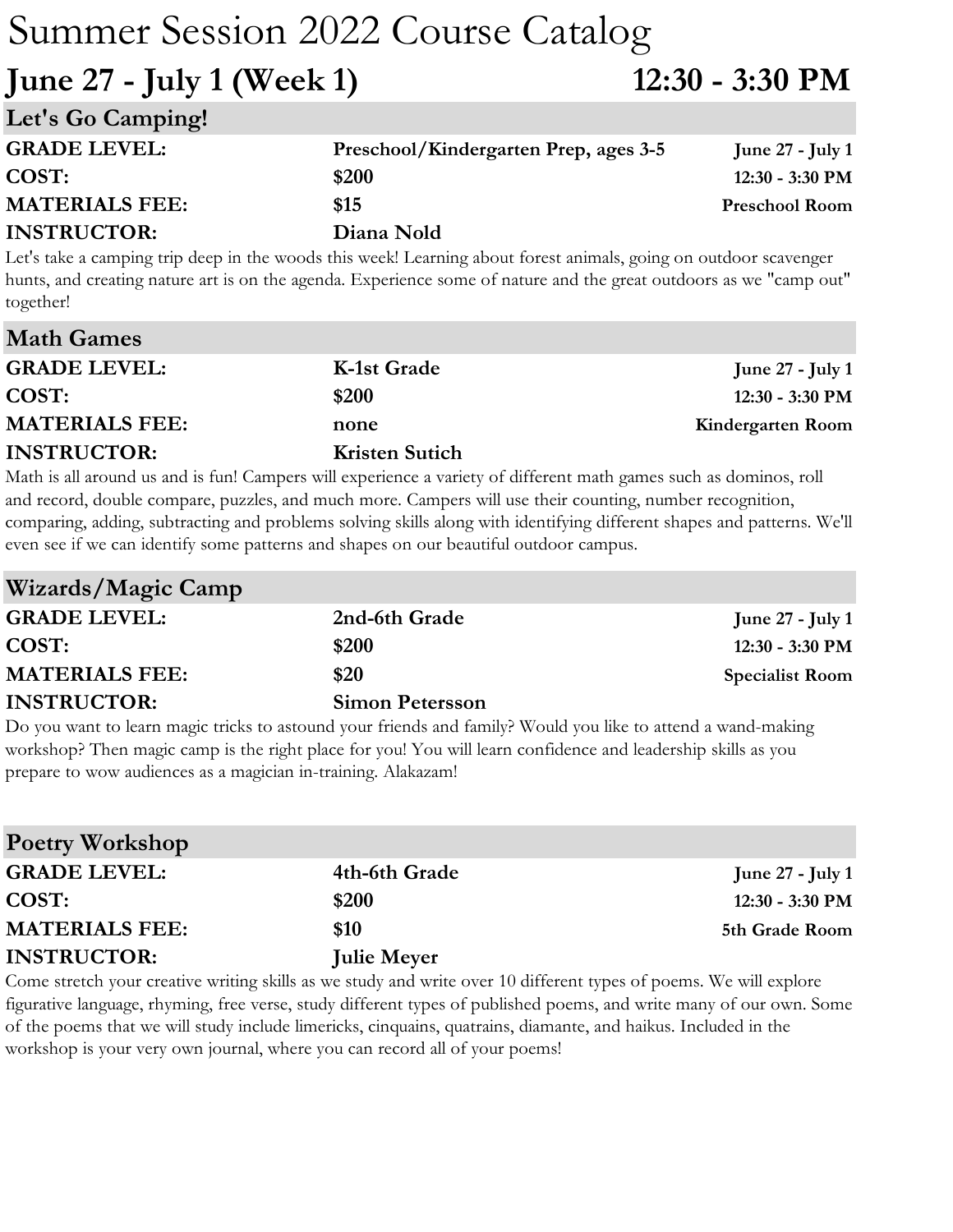**July 11 - July 15 (Week 2) 9 AM - Noon**

| Preschool/Kindergarten Prep, ages 3-5 | July 11 - July 15 |
|---------------------------------------|-------------------|
| \$200                                 | $9:00$ AM - Noon  |
| \$10                                  | Kinder Prep 1     |
| Kathie Morman                         |                   |
|                                       |                   |

Get ready to join your friends on a dinosaur adventure. We will explore these extinct animals through tons of fun activities. Activities will be both inside and outside, including a yummy snack each day. If you think it would be fun to explore the Jurassic world as a junior paleontologist, then this camp is for you! Students MUST be at least three years old as of June 27, 2022, AND independent in the restroom to attend summer camp.

| <b>Creepers and Crawlers</b> |                         |                          |
|------------------------------|-------------------------|--------------------------|
| <b>GRADE LEVEL:</b>          | K-1st Grade             | <b>July 11 - July 15</b> |
| COST:                        | \$200                   | 9:00 AM - Noon           |
| <b>MATERIALS FEE:</b>        | \$15                    | Kindergarten Room        |
| <b>INSTRUCTOR:</b>           | <b>Tracy Swearingen</b> |                          |
|                              |                         |                          |

Familiarize yourself with the creepers and crawlers that share our world. Hands-on learning will allow each child to use their creativity and imagination to discover the insect's purpose in the ecosystem. Design your own bug (STEAM), learn life cycles, enjoy making bug slime and rock painting. There will be an opportunity to "taste a real bug" in a treat on the last day of camp. Discover what it takes to be an Entomologist and join us!

| <b>Acting Camp</b>    |                        |                          |
|-----------------------|------------------------|--------------------------|
| <b>GRADE LEVEL:</b>   | 2nd-6th Grade          | <b>July 11 - July 15</b> |
| COST:                 | \$200                  | $9:00$ AM - Noon         |
| <b>MATERIALS FEE:</b> | none                   | <b>Specialist Room</b>   |
| <b>INSTRUCTOR:</b>    | <b>Simon Petersson</b> |                          |

"To be or not to be, that is the question" Have you dreamt about being in a play or a movie? If you like to play, pretend and are not afraid to challenge yourself, this is the summer camp for you. You will learn the building blocks of acting, play games, do acting exercises and use our imaginations to bring scenes to life.

| <b>Ukuleles</b>       |                                                                                                                                                                                                                                    |                          |
|-----------------------|------------------------------------------------------------------------------------------------------------------------------------------------------------------------------------------------------------------------------------|--------------------------|
| <b>GRADE LEVEL:</b>   | 3rd-6th Grade                                                                                                                                                                                                                      | <b>July 11 - July 15</b> |
| COST:                 | \$200                                                                                                                                                                                                                              | $9:00$ AM - Noon         |
| <b>MATERIALS FEE:</b> | none                                                                                                                                                                                                                               | 1st Grade Room           |
| <b>INSTRUCTOR:</b>    | <b>Geoffrey Klok</b>                                                                                                                                                                                                               |                          |
|                       | $\mathcal{C}$ , and the state of the state of the state of the state of the state of the state of the state of the state of the state of the state of the state of the state of the state of the state of the state of the state o |                          |

Learn new chords on your favorite instrument while playing classic tunes and new hit songs. Experiment with advanced strumming and get an introduction to the patterns that make music sound good! All abilities and experience welcome.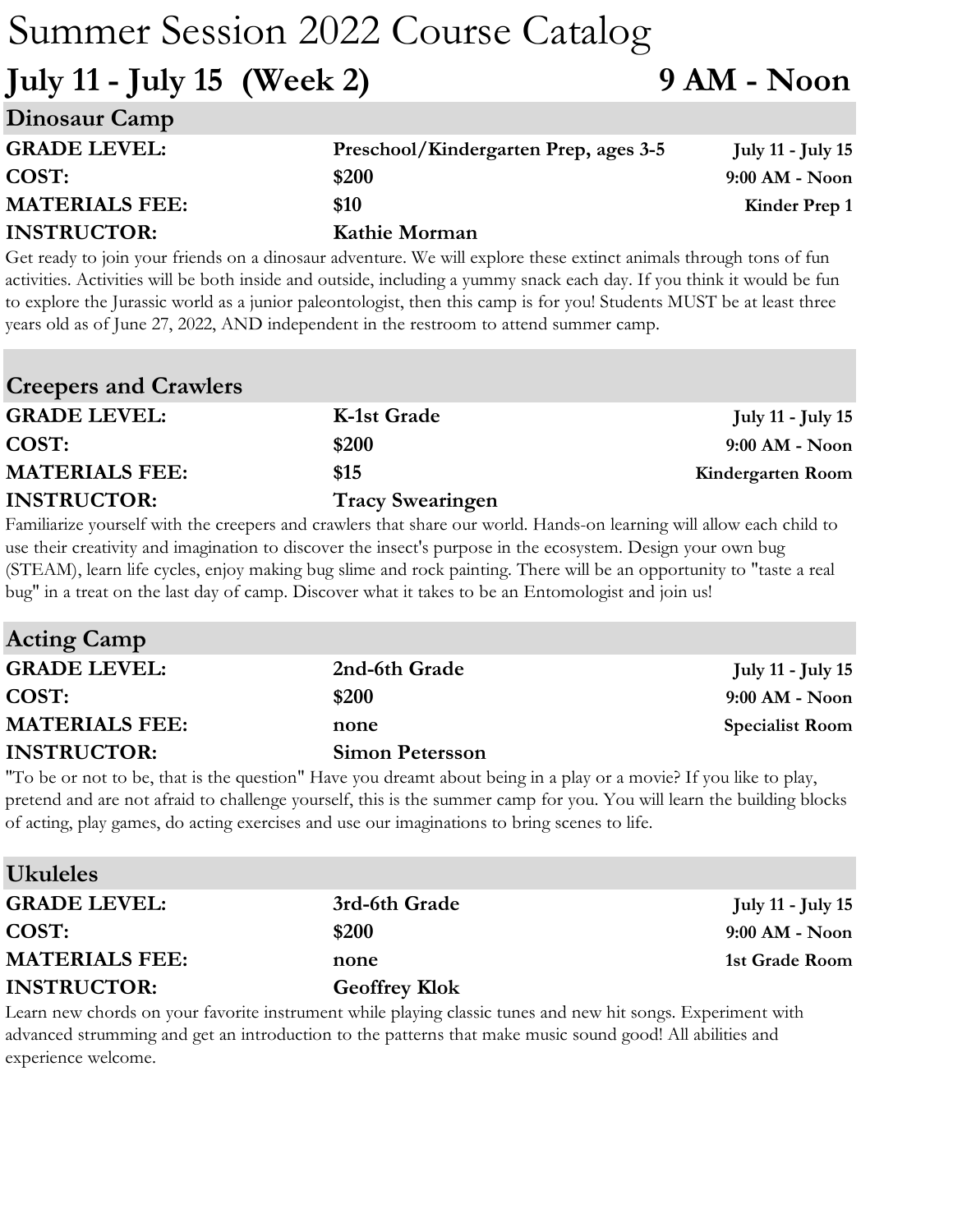# Summer Session 2022 Course Catalog **July 11 - July 15 (Week 2) 12:30 - 3:30 PM**

| <b>Creepers and Crawlers</b> |                         |                          |
|------------------------------|-------------------------|--------------------------|
| <b>GRADE LEVEL:</b>          | 2nd-6th Grade           | <b>July 11 - July 15</b> |
| COST:                        | \$200                   | 12:30 - 3:30 PM          |
| <b>MATERIALS FEE:</b>        | \$15                    | Kindergarten Room        |
| <b>INSTRUCTOR:</b>           | <b>Tracy Swearingen</b> |                          |

Familiarize yourself with the creepers and crawlers that share our world. Hands-on learning will allow each child to use their creativity and imagination to discover the insect's purpose in the ecosystem. Design your own bug (STEAM), learn life cycles, enjoy making bug slime and rock painting. There will be an opportunity to "taste a real bug" in a treat on the last day of camp. Discover what it takes to be an entomologist and join us!

| <b>Camp Broadway</b>  |                                                                                                          |                          |
|-----------------------|----------------------------------------------------------------------------------------------------------|--------------------------|
| <b>GRADE LEVEL:</b>   | 2nd-6th Grade                                                                                            | <b>July 11 - July 15</b> |
| COST:                 | \$200                                                                                                    | $12:30 - 3:30$ PM        |
| <b>MATERIALS FEE:</b> | none                                                                                                     | <b>Specialists Room</b>  |
| <b>INSTRUCTOR:</b>    | <b>Simon Petersson</b>                                                                                   |                          |
|                       | De seu less de division de la different sont soid. Lieuvelleur from comme false montre contre modelle de |                          |

Do you love to dance, sing and act? We will work with hit numbers from some of the most popular musicals on broadway. You will learn how to work with a song and how to show emotions through music, lyrics and movement. Get ready for a fun-filled week!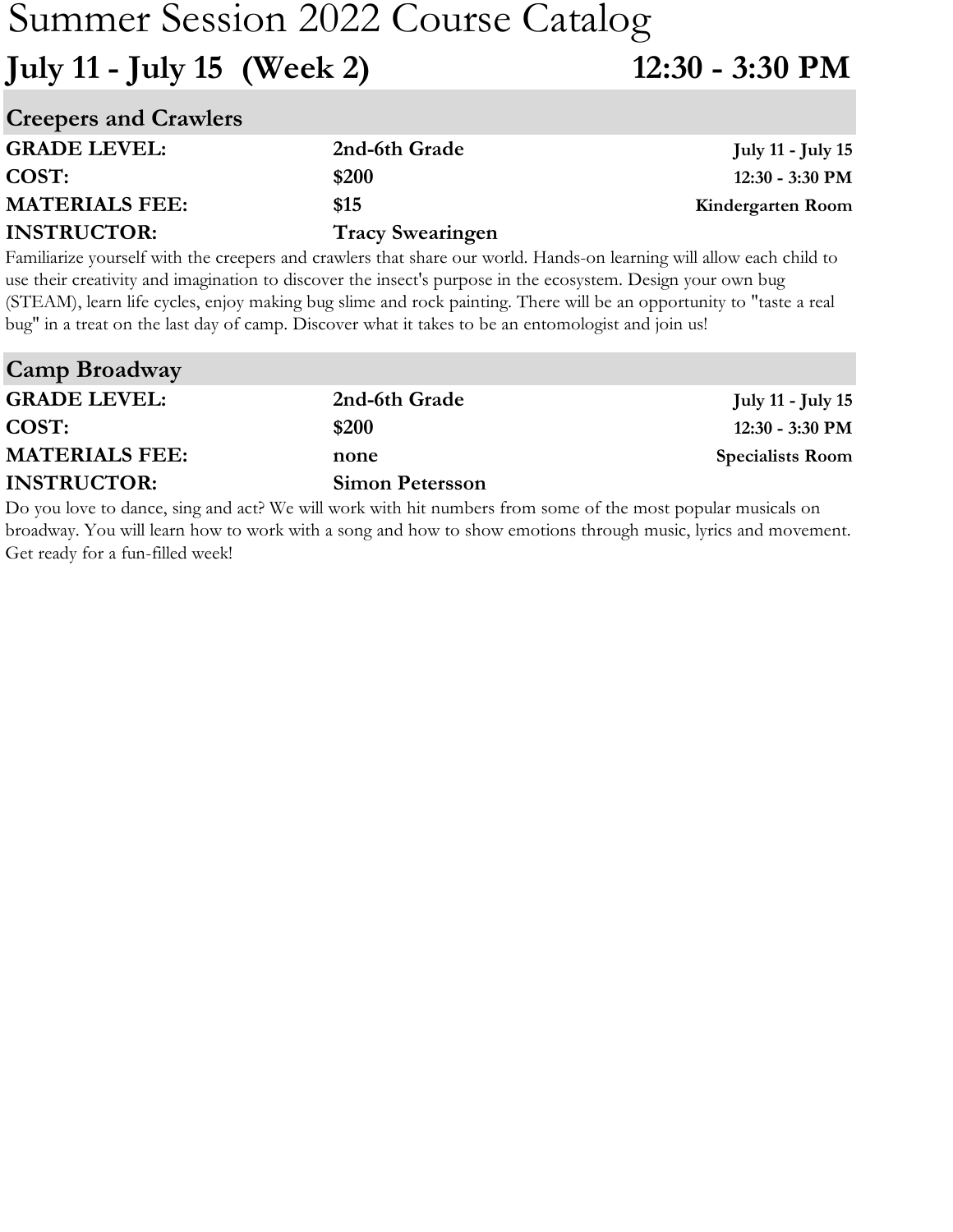**July 18 - July 22 (Week 3) 9 AM - Noon**

| <b>Aloha Campers!</b> |                                       |                          |
|-----------------------|---------------------------------------|--------------------------|
| <b>GRADE LEVEL:</b>   | Preschool/Kindergarten Prep, ages 3-5 | <b>July 18 - July 22</b> |
| COST:                 | \$200                                 | $9:00$ AM - Noon         |
| <b>MATERIALS FEE:</b> | \$15                                  | <b>Preschool Room</b>    |
| <b>INSTRUCTOR:</b>    | Diana Nold                            |                          |

Get your grass skirts and Hawaiian shirts ready for a week of all things tropical. Kids will have fun in the sun as they learn about sea animals, beaches, oceans, and islands! Students MUST be at least three years old as of June 27, 2022, AND independent in the restroom to attend summer camp.

| <b>Little Sprouts Gardening Camp</b> |             |                   |
|--------------------------------------|-------------|-------------------|
| <b>GRADE LEVEL:</b>                  | K-1st Grade | July 18 - July 22 |
| COST:                                | \$200       | $9:00$ AM - Noon  |
| <b>MATERIALS FEE:</b>                | \$10        | 1st Grade Room    |
| <b>INSTRUCTOR:</b>                   | Nora Wade   |                   |

In Little Sprouts Gardening Camp, children will learn about basic plant needs, plant lifecycles, and pollinators. Campers will be introduced to a variety of plants, including plants native to the PNW. Campers will also have the opportunity to sprout their own pea shoot.

| Decoupage Camp        |             |                          |
|-----------------------|-------------|--------------------------|
| <b>GRADE LEVEL:</b>   | K-6th Grade | <b>July 18 - July 22</b> |
| COST:                 | \$200       | $9:00$ AM - Noon         |
| <b>MATERIALS FEE:</b> | \$10        | <b>Specialists Room</b>  |
| <b>INSTRUCTOR:</b>    | Ana Steel   |                          |

Decoupage is the art of decorating an object by gluing paper (usually from magazines) onto it in a creative way! Sound like fun? …Well it is loads of fun! Bring your own plain wood, metal, glass, or plastic object, or use one that will be supplied for you! We will be cutting with scissors and pasting with "Mod Podge" to create wonderfully decorative objects that you can use and that will last forever! Come and join the decoupage fun!

| <b>Jungle Adventures</b> |                         |                          |
|--------------------------|-------------------------|--------------------------|
| <b>GRADE LEVEL:</b>      | 2nd-6th Grade           | <b>July 18 - July 22</b> |
| COST:                    | \$200                   | $9:00$ AM - Noon         |
| <b>MATERIALS FEE:</b>    | \$15                    | Kindergarten Room        |
| <b>INSTRUCTOR:</b>       | <b>Tracy Swearingen</b> |                          |

Join our summer jungle adventure as we journal around the world exploring plants and animal life in our dense forest/wetlands. Discover life in a log, follow predator tracks, design 3D shadow drawings, and enjoy the last day at the "Jungle Café".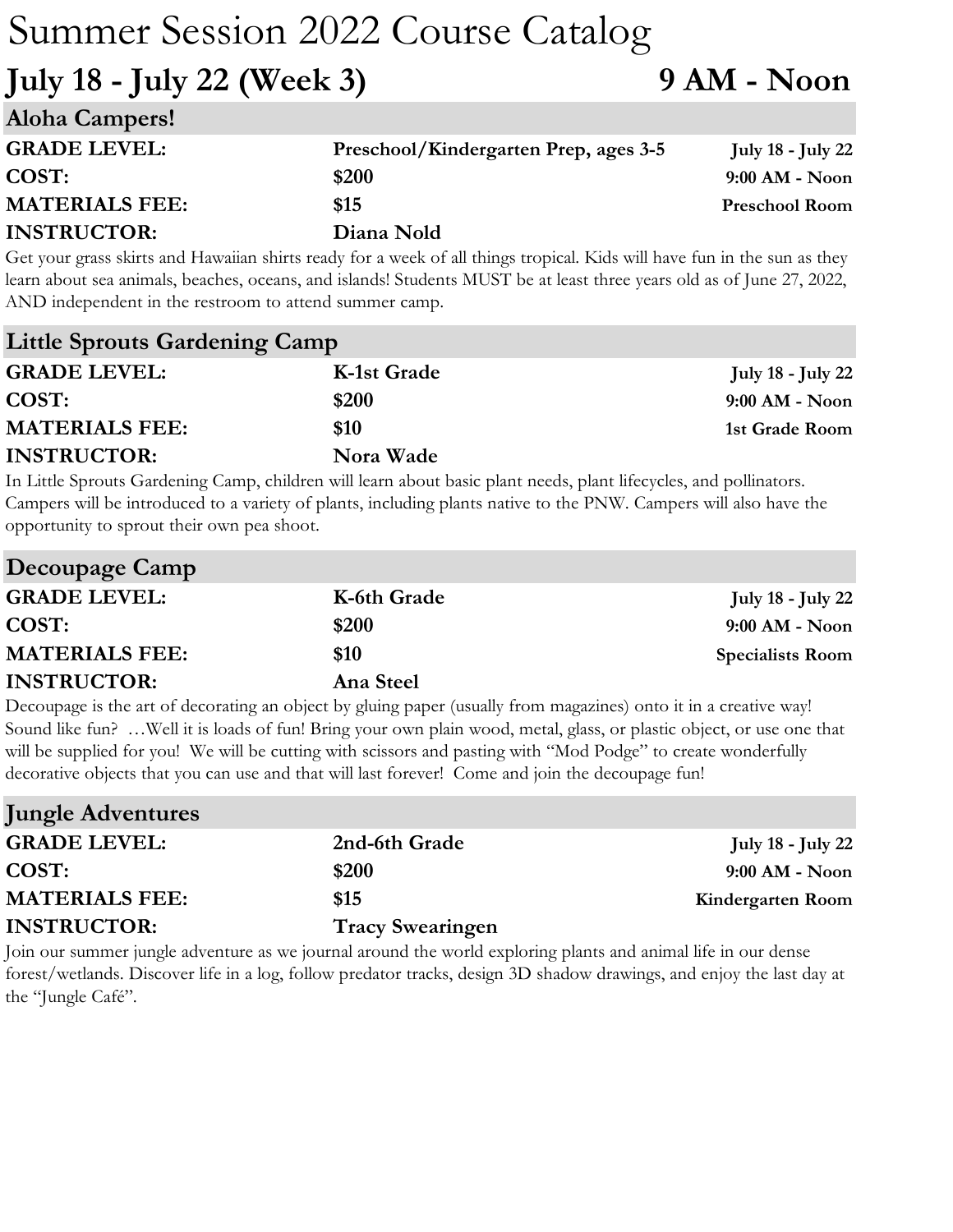| <b>Puzzles</b>        |                                                                                                                   |                          |
|-----------------------|-------------------------------------------------------------------------------------------------------------------|--------------------------|
| <b>GRADE LEVEL:</b>   | 4th-6th Grade                                                                                                     | <b>July 18 - July 22</b> |
| <b>COST:</b>          | \$200                                                                                                             | $9:00$ AM - Noon         |
| <b>MATERIALS FEE:</b> | none                                                                                                              | 5th Grade                |
| <b>INSTRUCTOR:</b>    | <b>Julie Meyer</b>                                                                                                |                          |
|                       | Give your brain a workout! In this summer course, students will explore different types of puzzles and the unique |                          |

Give your brain a workout! In this summer course, students will explore different types of puzzles and the unique strategies used to solve them. Puzzles that will be discussed include Sudoko, Ken-Ken, various Logic Problems, Lateral Thinking Puzzles, and Cryptograms. Students will use critical thinking and teamwork to study clues, ask questions, apply strategies, and discuss possible solutions in order to correctly solve that day's puzzle.